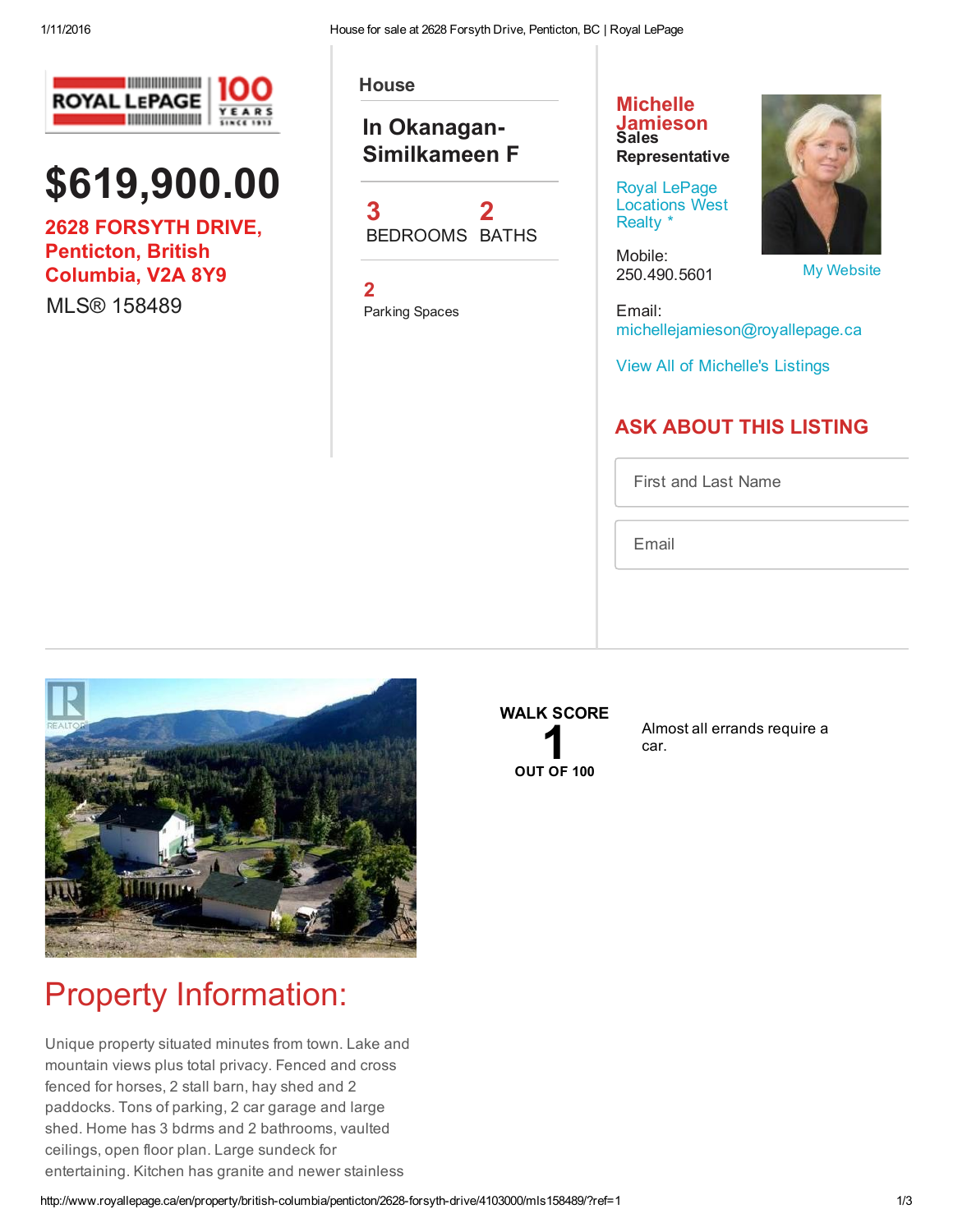appliances. In floor radiant heat plus natural gas forced air furnace and central air. Gas BBQ outlet on deck and patio. Underground irrigation and easy care landscaping. One of the Sellers is a licensed Representative.

# Property Features:

| OwnershipType:                                  | Freehold                 |
|-------------------------------------------------|--------------------------|
| <b>Property Type:</b>                           | Single Family            |
| <b>Bedrooms:</b>                                | 3                        |
| <b>Bathrooms:</b>                               | 2                        |
| Landscape                                       | Landscaped, Irrigation   |
| Features:                                       | sprinkler(s)             |
| <b>Storage Type:</b>                            | Storage Shed             |
| <b>Parking Type:</b>                            | Parking Spaces, Garage   |
| Feat \$619,900.00 ark setting, Private setting, |                          |
|                                                 | Hobby farm, Farm setting |

No. of Parking Spaces: 2 2628 FORSYTH DRIVE, Penticton, British Columbia, V2A

| <b>Community</b>   | Rural Setting, Quiet Area |
|--------------------|---------------------------|
| Features:          |                           |
| <b>View Type:</b>  | Lake view, Mountain view  |
| <b>Floor Space</b> | 1080.00 Square Feet       |
| $(approx)$ :       |                           |
| Sewer:             | Septic System             |

### Building Features:

| <b>Basement</b><br>Development:  | Finished                                                                                    |
|----------------------------------|---------------------------------------------------------------------------------------------|
| <b>Appliances:</b>               | Refrigerator, Dishwasher,<br>Washer, Central Vacuum, Dryer,<br>Gas stove(s), Water purifier |
| Fixture:                         | Drapes/Window coverings                                                                     |
| <b>Heating Fuel:</b>             | Natural gas, Natural gas                                                                    |
| <b>Roof Style:</b>               | Unknown                                                                                     |
| <b>Heating Type:</b>             | Forced air, Radiant/Infra-red<br>Heat                                                       |
| <b>Construction</b><br>Material: | Wood frame                                                                                  |
| <b>Exterior Finish:</b>          | Vinyl                                                                                       |
| <b>Building Type:</b>            | House                                                                                       |
| <b>Basement Type:</b>            | Full                                                                                        |
| <b>Roof Material:</b>            | Asphalt shingle                                                                             |

### Rooms: